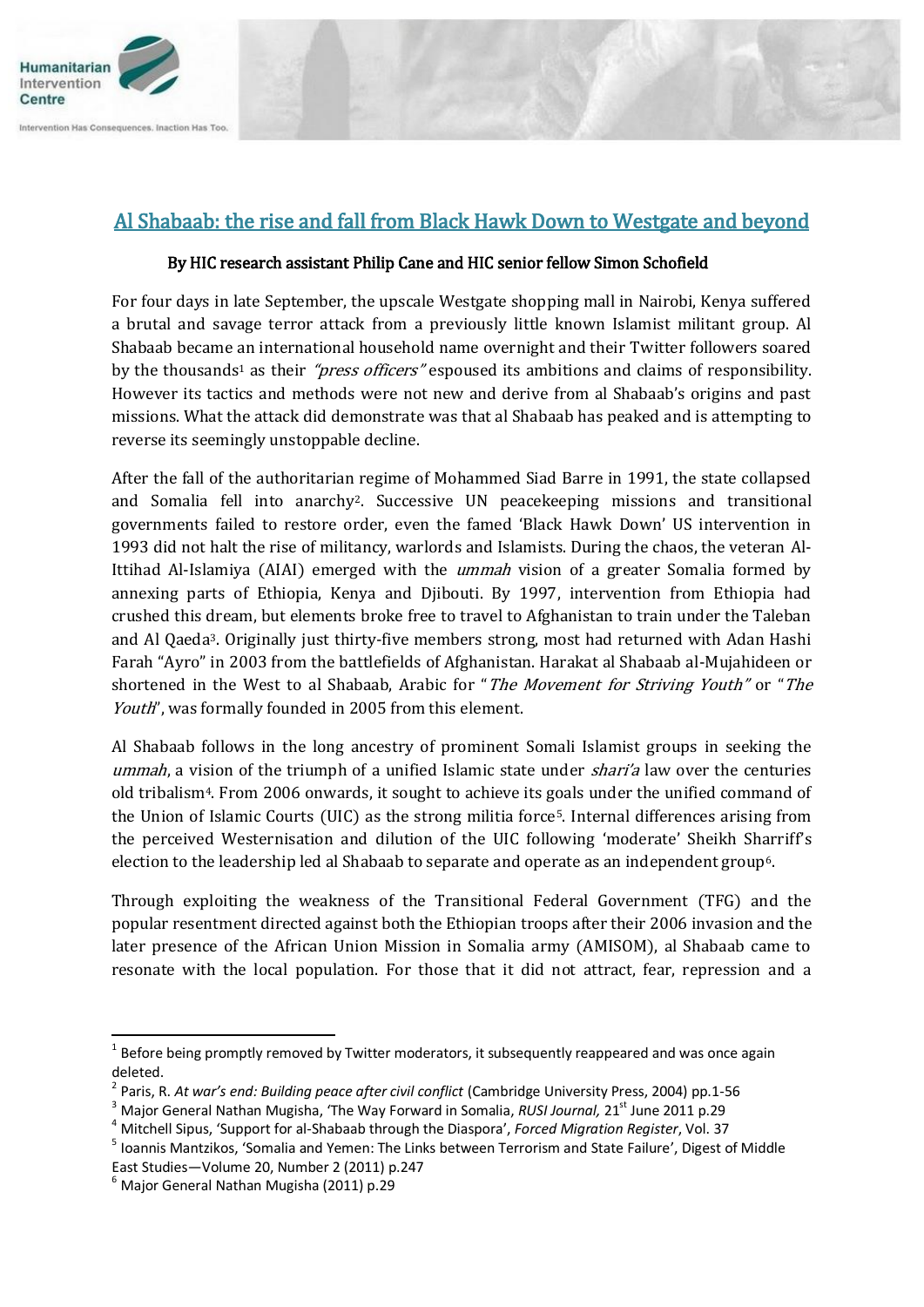violently imposed Islamisation<sup>7</sup> (which included stoning, cutting off limbs and summary executions) was enough to cement its vast territorial control and obtain acceptance/submission from large civilian populations. This, at its 2009-2010 height, included most of southern Somalia and a strong influence throughout the capital of Mogadishu. As its influence spread, al Shabaab's ranks swelled with experience drawn from the 'Afghan alumni', veterans of the anti-Soviet mujahedeen in Afghanistan; Yemeni allies; the merger with Hizb-ul-Islam after years of rivalry and eventual military defeat and training with al Qaeda8.

The leadership of this original group was focused on three African al Qaeda operators, Abu Talha Al-Sudani, Fadil Harun and Saleh Ali Saleh Nabhan, who are all implicated in the 1998 US embassy bombings in Dar es Salaam and Nairobi9. Further links have been identified to the recruiting, training and smuggling of weaponry involved in the 2002 attack in Mombasa, Kenya10. Al Shabaab's formal links with Al Qaeda were announced in February 2012 when new al Qaeda leader Ayman Al-Zawahiri stated ''I hereby declare that the militants of Harakatu Al Shabaab Al- Mujaahedeen of the Horn of Africa are now united with their fellow Islamists"<sup>11</sup> on al Shabaab controlled al-Andalus radio. As such, al Shabaab is no stranger to foreign terrorist attacks, with its history rooted in the Afghan jihad, Yemeni terror cells and Al Qaeda links. Indeed al Shabaab has grown in its original scale of operations and is now turning its attention to international operations against targets as far flung as Burundi<sup>12</sup>, the United States<sup>13</sup>, Britain<sup>14</sup> and Israel<sup>15</sup>.

However, the risk of al Shabaab should be placed in context. It is estimated that they lack the capability and popular support to continue Kenyan attacks and overseas operations16. The finances of al Shabaab derive from extortion and protection rackets in Somali-controlled territory and from expat communities such as East Leigh in Kenya. But censorship of free speech, the strict enforcement of women fully covering themselves and unrelenting poverty in both communities have led to backlashes against their strict Islamist rule17. In Somalia AMISOM has progressively forced al Shabaab out of 80 per cent of Mogadishu<sup>18</sup>. This, combined with the loss of control of the Kenyan border and its shrinking control over the Ethiopian border has left

-

<sup>16</sup> Scott Stewart. Al Shabaab's Threat to Kenya, *StratFor Security Weekly*, 26<sup>th</sup> April 2012 <http://www.stratfor.com/weekly/al-shabaabs-threat-kenya></u> (accessed 15th October 2013)

<sup>7</sup> Mazzetti, G. & Gettleman, J. 'U.S. used base in Ethiopia to hunt Al Qaeda in Africa', *New York Times*, February 23rd 2007

<sup>8</sup> Stig Jarle Hansen, *Al-Shabaab in Somalia: The History and Ideology of a Militant Islamist Group, 2005–2012*, (Hurst 2013) pp.20-21

<sup>&</sup>lt;sup>9</sup> Ibid.

<sup>10</sup> Ioannis Mantzikos, (2011) p.247

<sup>&</sup>lt;sup>11</sup> Africa Research Bulletin, February 2013 and 'Somalia's al-Shabab join al-Qaeda', *BBC*, 10<sup>th</sup> February 2012 <http://www.bbc.co.uk/news/world-africa-16979440> (accessed 13th October 2013)

<sup>&</sup>lt;sup>12</sup> Major General Nathan Mugisha (2011) p.23

<sup>&</sup>lt;sup>13</sup> Fran Townsend, George Bush's former Homeland Security advisors transcript, *ABC*, 23<sup>rd</sup> September 2013, <http://www.abc.net.au/news/2013-09-23/fears-al-shabaab-a-significant-global-terror-threat/4974224> (accessed 15th October 2013)

<sup>14</sup> Paul Bentley, Britain warned by hate preacher who recruited Nairobi mall massacre killers, *Daily Mail*, 30th September 201[3 http://www.dailymail.co.uk/news/article-2438018/Britain-warns-hate-preacher-recruited-](http://www.dailymail.co.uk/news/article-2438018/Britain-warns-hate-preacher-recruited-Nairobi-mall-massacre-killers.html)[Nairobi-mall-massacre-killers.html](http://www.dailymail.co.uk/news/article-2438018/Britain-warns-hate-preacher-recruited-Nairobi-mall-massacre-killers.html) (accessed 15th October 2013)

<sup>&</sup>lt;sup>15</sup> Anshel Pfeffer quoted in Israel's Ha'aretz in 'World press warns of wider threat after Kenya attack', BBC, 24<sup>th</sup> September 201[3 http://www.bbc.co.uk/news/world-africa-24226112](http://www.bbc.co.uk/news/world-africa-24226112) (accessed 15th October 2013)

<sup>17</sup> Mitchell Sipus, 'Support for al-Shabaab through the Diaspora', *Forced Migration Register*, Vol.37

<sup>&</sup>lt;sup>18</sup> Maior General Nathan Mugisha (2011) p.23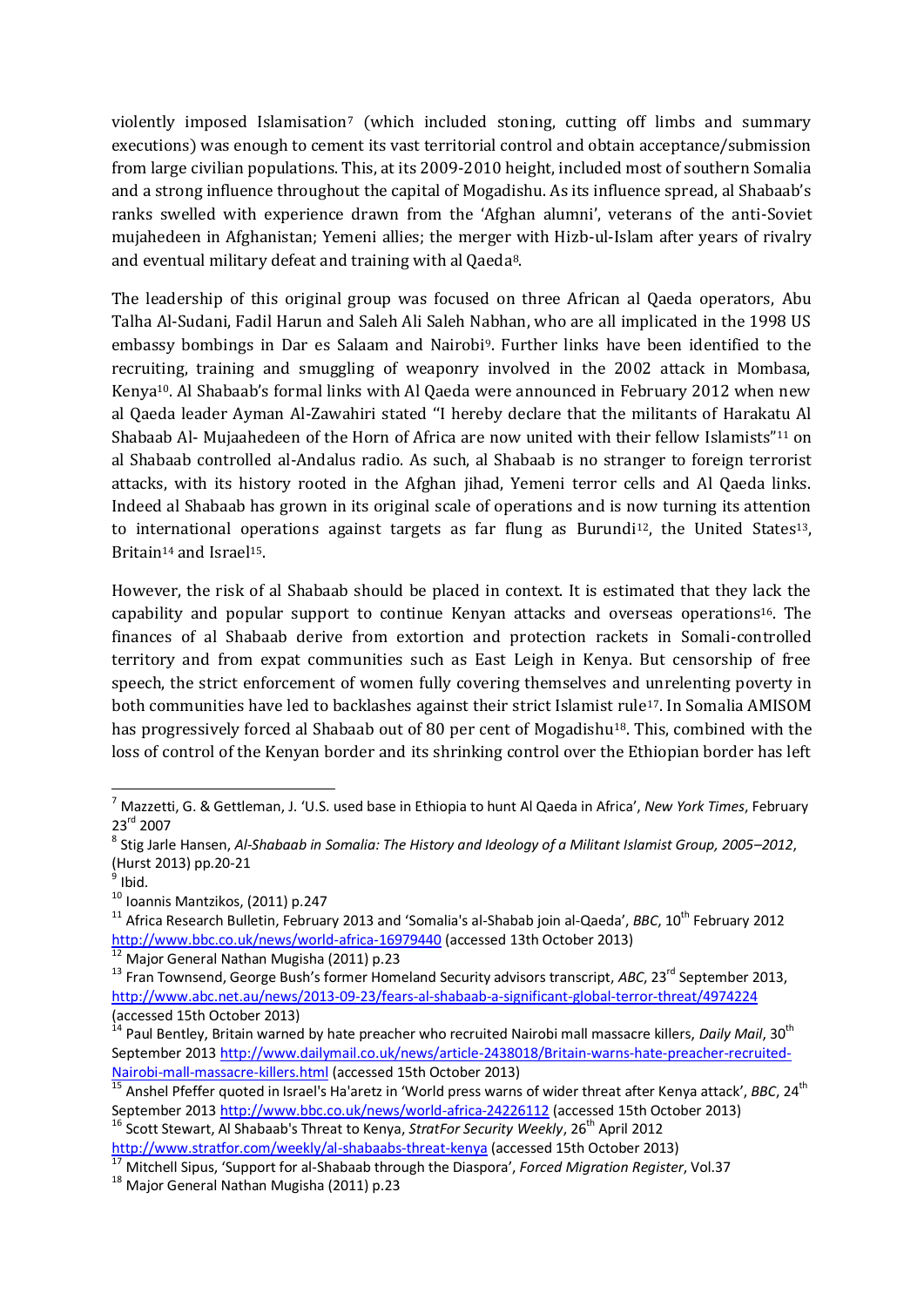the group isolated and in retreat. The stunning advances made by AMISON in 2011-2013 which have culminated in the capture of the port of Kismayo and the cities of Baidoa, Beledweyne and Marka has signalled the death knell for al Shabaab's domestic territorial integrity. Without these vital areas it is estimated that al Shabaab has lost between \$35 million to \$50 million a year19.

More worrying for al Shabaab, the United States has learned of links between the group and Iran, Uganda and Eritrean governments<sup>20</sup>. This, united with their links to al Qaeda and Yemen, has made them a prime target in Washington's ongoing War on Terror. Since 2007 there have been at least twelve targeted drone and naval strikes on key leadership targets and logistical sites by United States intelligence and Special Forces as part of the efforts to erode al Shabaab's operational capabilities<sup>21</sup>.

The latest of these occurred on October 6<sup>th</sup> in the wake of the Westgate attack, in which US Navy SEALs unsuccessfully attempted to kill or capture senior al Shabaab leader Abdulkadir Mohamed Abdulkadir, known as Ikrimah, in a villa in Barawe22. Ikrimah, of Kenyan citizenship and Somali birth<sup>23</sup>, is believed to be the senior al Shabaab commander responsible for planning international attacks and is thought to have an additional, logistical role within al Shabaab's structure. He is also known for maintaining relations with al Shabaab's Kenyan, al Qaedaaffiliated ally al Hijrah, formerly known as the Muslim Youth Center, who took part in the joint attack on the Westgate shopping mall. As Ayman al-Zawahiri was, and likely still is, obsessed with toppling the Government of his native Egypt, so Ikrimah appears to have a preoccupation with Kenya. A leaked Kenyan intelligence report suggests that Ikrimah was behind a string of foiled plots in Kenya between 2011 and 2012<sup>24</sup>. The document, dated one year to the day before the Westgate attack, also mentions Westgate as a likely target. The earlier attacks were reportedly supposed to happen in late 2011 and early 2012 and targeted the Kenyan Parliament, the UN offices in Nairobi, camps belonging to the Kenyan Defence Forces and also high-profile assassinations of Kenyan political and security officials. It is also believed that these attacks were planned by Ikrimah in conjunction with the White Widow Samantha Lewthwaite, who is believed to have been involved in the Westgate attack. In the raid on Barawe, Navy SEALs entered into a protracted fire-fight with al Shabaab militia-men and whilst it is reported that several militants were killed it was later confirmed that Ikrimah was not amongst the dead25.

The recent failed operation notwithstanding, these killings have eroded al Shabaab at a time when it desperately needs the experience and strength to turn the tide against the AMISOM

<sup>20</sup> Jihadists, Inspired by al-Shabaab, on the move in Africa – *Defense & Foreign Affairs Strategic Policy*, 2010; Vol. 38, No. 7 p.24

1

<sup>&</sup>lt;sup>19</sup> James Verini, 'The Last Stand of Somali's Jihad', *Foreign Policy,* December 17<sup>th</sup> 2012

http://www.foreignpolicy.com/articles/2012/12/17/the last stand of somalias iihad

 $21$  Refer to the list in Appendix.

<sup>22</sup> Jon Swaine and David Blair, 'US Navy Seals 'targeted senior al-Shabaab commander' in Somalia raid', *Daily Telegraph, October* 5<sup>th</sup> 2013,

[http://www.telegraph.co.uk/news/worldnews/africaandindianocean/somalia/10358587/US-Navy-Seals](http://www.telegraph.co.uk/news/worldnews/africaandindianocean/somalia/10358587/US-Navy-Seals-targeted-senior-al-Shabaab-commander-in-Somalia-raid.html)[targeted-senior-al-Shabaab-commander-in-Somalia-raid.html](http://www.telegraph.co.uk/news/worldnews/africaandindianocean/somalia/10358587/US-Navy-Seals-targeted-senior-al-Shabaab-commander-in-Somalia-raid.html) (accessed October 17<sup>th</sup> 2013)

<sup>23 &#</sup>x27;Profile: Al-Shabab's 'Ikrima'', BBC News, 8<sup>th</sup> October 2013[, http://www.bbc.co.uk/news/world-africa-](http://www.bbc.co.uk/news/world-africa-24442793)[24442793](http://www.bbc.co.uk/news/world-africa-24442793) (accessed 17<sup>th</sup> October 2013)

<sup>&</sup>lt;sup>24</sup> 'Target of SEAL raid in Somalia planned attacks in Kenya', CBS News, October 7<sup>th</sup> 2013, [http://www.cbsnews.com/8301-202\\_162-57606371/target-of-seal-raid-in-somalia-planned-attacks-in-kenya/](http://www.cbsnews.com/8301-202_162-57606371/target-of-seal-raid-in-somalia-planned-attacks-in-kenya/) (accessed October  $17^{\text{th}}$  2013)

<sup>&</sup>lt;sup>2</sup> D.H., 'Mission Failure', *The Economist*, 7<sup>th</sup> October 2013[, http://www.economist.com/node/21587421](http://www.economist.com/node/21587421) (accessed  $17<sup>th</sup>$  October 2013)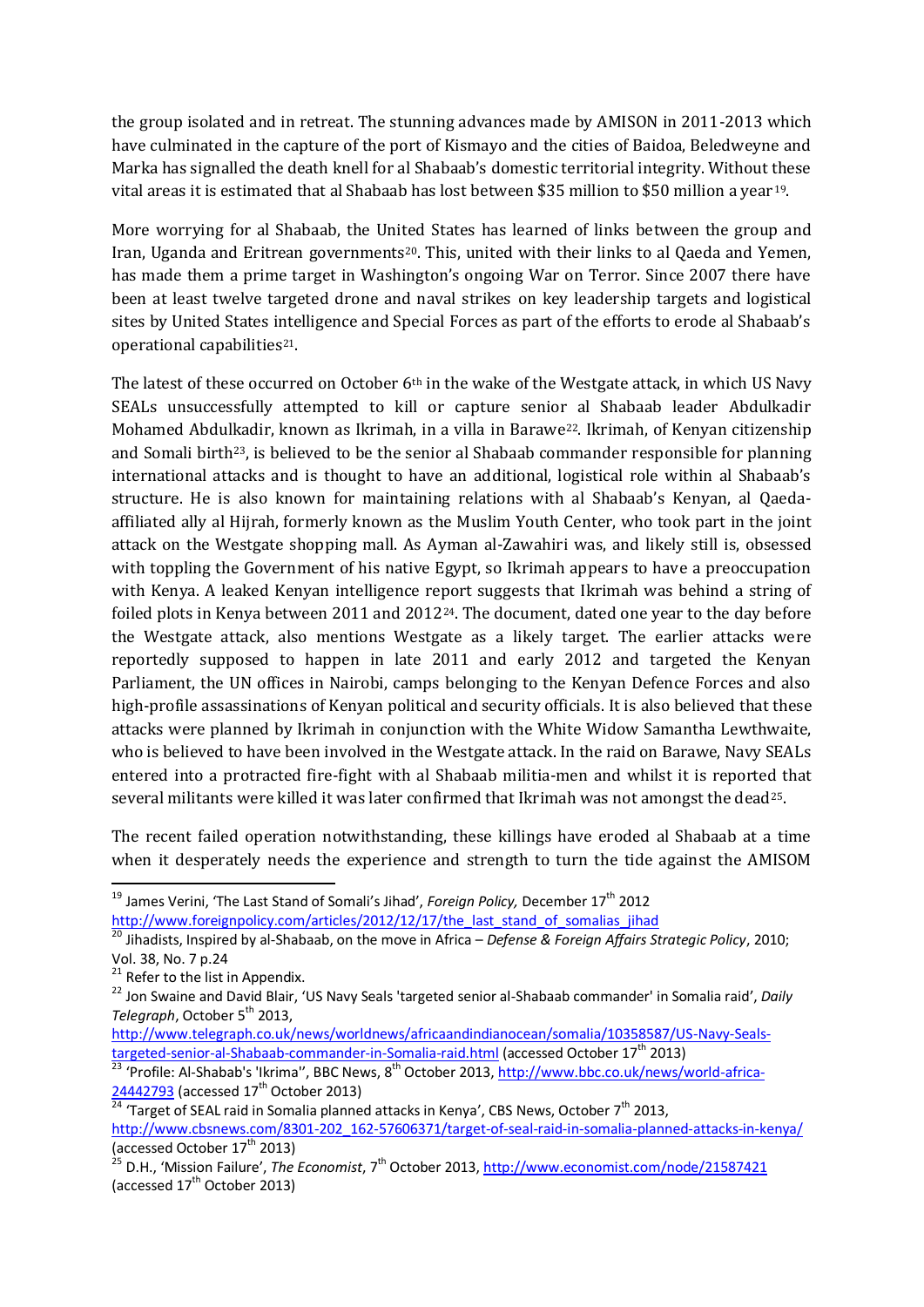offensives. Whilst operational recruitment for suicide bombers and foot-soldiers is, if anything, becoming a simpler task for the likes of al Qaeda and al Shabaab, there is no substitute for knowledge, experience or talent. This is the hallmark of an effective military-based counterterrorism strategy: neutralising functional nodes in the terror network that cannot easily be replaced such as strategists, ideologues, explosives experts, veteran fighters etc. As with multinational corporations, procurement of talented, learned strategists and commanders is a long, arduous and resource-intensive process.

However, the greatest danger currently facing al Shabaab is not from external factors, but from its own internal strife. When Ethiopia ousted the UIC from Mogadishu, the defeat had a powerful effect on the leadership and their perceptions UIC's limitations and the need to retreat South to morph into a fully-fledge guerrilla movement<sup>26</sup>.

The split from the UIC also removed a vast Islamic base for the movement in Somalia, forcing al Shabaab to accept ever growing numbers of radical Muslim militants from the wider global jihadist movement to continue to maintain its dominant position in Somali society. Masters of international propaganda and glitzy videos, they attracted an estimated 300 to 1,500 foreign fighters to join the ranks of the estimated  $8,000-12,000$  indigenous personnel<sup>27</sup>. They arrived from neighbouring Kenya and Tanzania and from its international allies not only in Yemen and Afghanistan, but crucially from Nigeria, Sudan, Algeria, Morocco, Pakistan, Bangladesh, Chechnya, the US, Scandinavia and Britain28. These new arrivals brought new and unexpected difficulties. Their firebrand Islamist views and differing national experiences diluted the movement's message of national Islamic liberation. Moreover their willing to cause mass civilian casualties did not chime with the nationalistic portrayal of Islam that al Shabaab spreads throughout its controlled regions. This is one of the challenges that globalisation poses for all globalised, networked jihadist group as mentioned in a previous article published by the HIC, 'Heads of the Hydra – al Qaeda's new direction'29. Jihadist groups are victims of their own successful propaganda, radicalising aggressive men so strongly that they engage in extreme, frenzied violence so vigorously that local population are frightened away from the group's wider message of a unified *ummah* against Western, hedonistic imperialism. The most prominent example of this phenomenon is Abu Musab al Zarqawi, the erstwhile leader of al Qaeda in Iraq, now the Islamic State of Iraq and Syria or ISIS, which is very active in the Syrian conflict. A Jordanian militant known for running one of the terror camps in Afghanistan which was closed during Operation Enduring Freedom in 2001, Zarqawi masterminded a bloodthirsty campaign of beheadings and bombings which al Qaeda's central leadership recognised as harming their appeal to the wider Shia community in Iraq<sup>30</sup>.

<sup>1</sup> <sup>26</sup> Jonathan Masters, 'Al-Shabab', *Council of Foreign Relations*, September 23<sup>rd</sup> 2013 <http://www.cfr.org/somalia/al-shabab/p18650#p7> (accessed on October 15<sup>th</sup> 2013)  $rac{1}{27}$  AMISON estimate (2013)

<sup>&</sup>lt;sup>28</sup> Abdi O. Shurive, 'Policies and Views of the UN and Western Nations on Al-Shabaab and Its Recruitment Strategies', *Review of European Studies*, Vol.4, No.1, March 2012 pp.221-227

<sup>&</sup>lt;sup>29</sup> Simon Schofield, 'Heads of the Hydra – al Qaeda's new direction', October 2<sup>nd</sup> 2013, Humanitarian Intervention Centre,<http://hicentre.org/2013/10/02/heads-of-the-hydra-al-qaedas-new-direction/> (accessed October  $17<sup>th</sup>$  2013)

 $30$  'Profile: Abu Musab al-Zargawi', BBC News,  $10^{\text{th}}$  November 2005[, http://news.bbc.co.uk/1/hi/3483089.stm](http://news.bbc.co.uk/1/hi/3483089.stm) (accessed  $17<sup>th</sup>$  October 2013)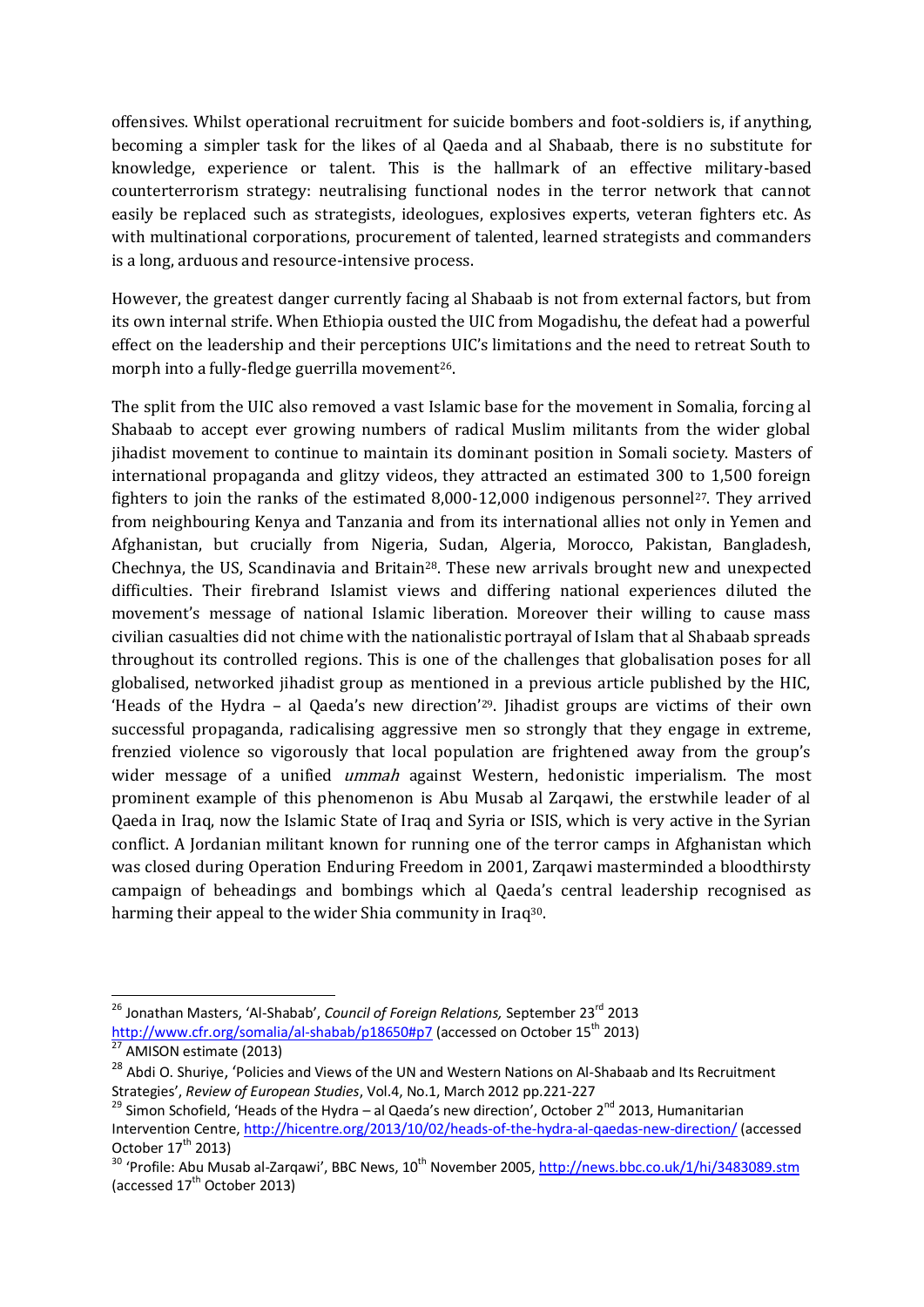Sheikh Mukhtar Robow and the nationalist faction within al Shabaab rejected the foreign fighters' internationalist vision, attacks on humanitarian aid agencies and innocent Muslims and resented the idea of Somalia being just another battlefield for the global jihad<sup>31</sup>. As such, al Shabaab's internal "friction" spilled over onto the internet, where senior figures such as Omar Hammami, an al Shabaab military commander, propagandist and closely linked al Qaeda operative, openly warned that personal and religious differences between Somali and foreign fighters imperiled the group32. Omar made a telling comment that "we are afraid that this conflict might end soon in the favour of those who don't want the battalions of global jihad to take off from the Land of the Two Emigrations [Somalia]", which shows the true extent of al Shabaab's own internal doubt about their future.

This situation for al Shabaab is constantly being exacerbated by AMISOM and US drone strikes which have seen foreign fighters promoted over local fighters and the forced recruitment of Somali men and children to swell the diluted and quarrelsome ranks<sup>33</sup>. As such, defection rates have been consistently high in 2013 with over 1,600 former fighters currently being rehabilitated by the Somali government with UN funding34.

In this light we must look on the Westgate mall attack as a vastly important tale in the history of al Shabaab. It comes at a time when its power is declining and its own internal problems have caused immense difficulties in operating as a coherent fighting force. While al Shabaab's alliance with al Qaeda has been interpreted as a cynical ploy to open itself to donations and a vast pool of experience foreign fighters35, it has also exposed it to the wrath of the United States and European Union36. As such it has seen its power eroded at the time when it needs it most to counter the African Union onslaught against its key territorial positions. The Westgate attack can therefore be seen as a dangerous sign of how al Shabaab will deal with its decline. It is likely to continue to resort to violent and desperate surprise attacks with the aim of killing and maiming as many non-Muslims (designated as *khuffar*) and Muslims deemed apostates (a practice known as takfir) as possible.

These attacks challenge intelligence agencies as they are difficult to detect and intercept, or, as in Kenya, even if they are detected they can often be sidelined in contradictory intelligence reports. Spectacular terrorist attacks which will dominate headlines and rolling new coverage, can be achieved at the expense of only a few well-trained martyrs. Whilst strategically these attacks are futile, they should be seen as the death throes of a wounded organisation in decline. As a demonstration of this, that there has been a recent spike in violence against soft targets in Mogadishu is, in the words of analyst Hassan Adukar; 'perhaps to distract its fighters from

1

 $31$  Nathan Mugisha (2011) p.29

<sup>32</sup> Bill Roggio, 'Omar Hammami says 'friction' exists between Shabaab, foreign fighters', *Long War Journal*, Ocotber 20<sup>th</sup> 2012 [http://www.longwarjournal.org/archives/2012/10/omar\\_hammami\\_says\\_fr.php](http://www.longwarjournal.org/archives/2012/10/omar_hammami_says_fr.php) (accessed on October 15th 2013)

 $33$  Ioannis Mantzikos (2011) pp. 250-251

<sup>&</sup>lt;sup>34</sup> 'Somalia: Somali Govt vows to welcome al-Shabaab defectors', All Africa, 5<sup>th</sup> July 2013 <http://allafrica.com/stories/201307081335.html> (accessed on 15th October 2013)

<sup>&</sup>lt;sup>35</sup> T. McConnell, 'Who's funding Al Shabaab war in Somalia?', Global Post, December 5<sup>th</sup> 2010

 $36$  See Appendix, May  $15^{th}$  2012 entry.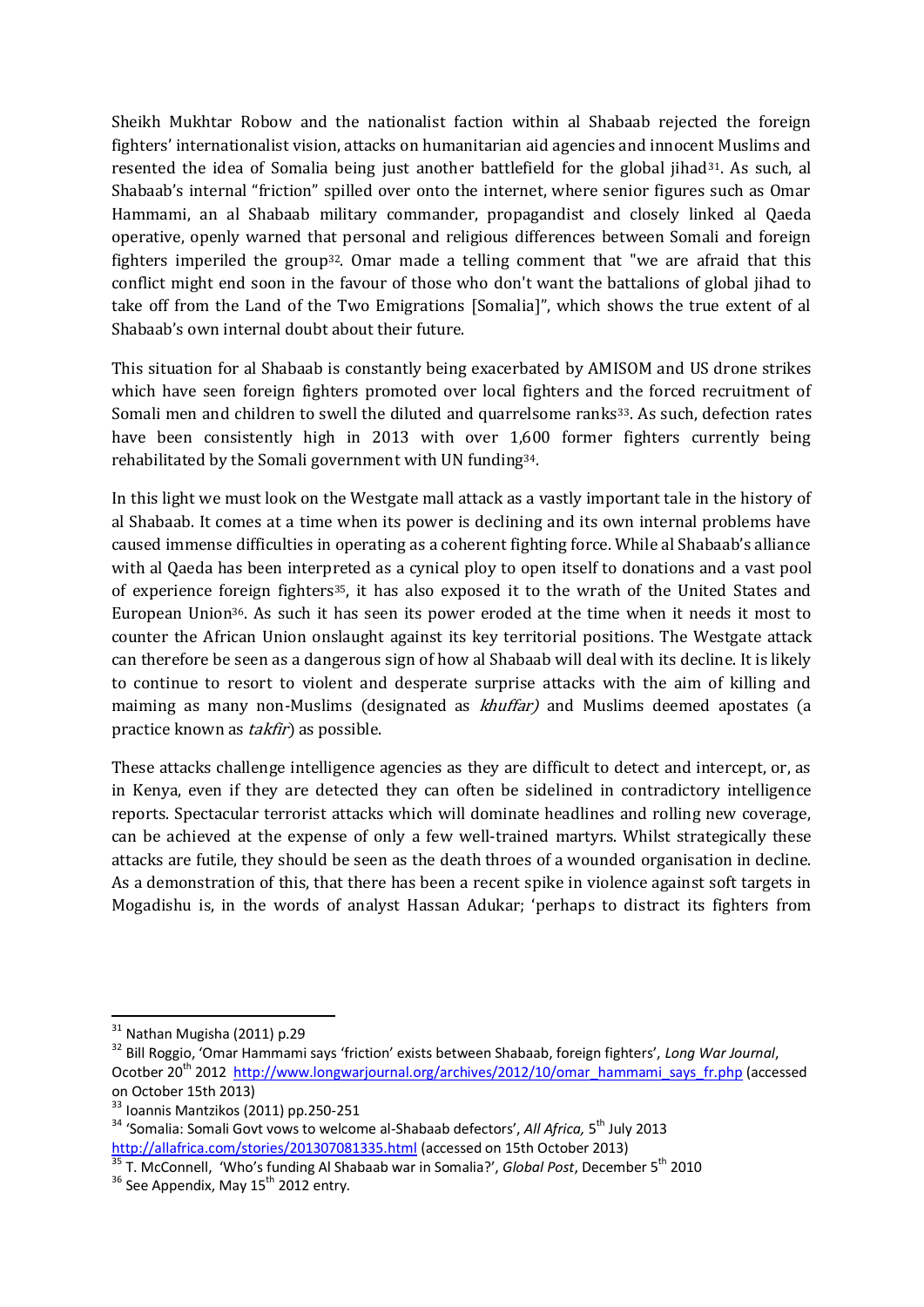debilitating fragmentation among its leaders'37, these serve only to mask the internal and external factors which are hastening its demise.

The international coverage of the attack in September will most likely accelerate the pace of arrivals of foreign fighters, which will only lead to further internal conflict and alienation of the Somali population and diaspora. The most worrying factor for the Somali Transitional Federal Government and for the international community is the potential for al Shabaab to split into rival factions with the nationalists peeling away from the hardliner Islamist extremists. In July 2013, al Shabaab emir, Ahmed Adbi Godane successfully mounted coups against rival internal factions led by Sheikh Hassan Dahir Aweys and Mukhtar Robow, killing veterans and founders of the movement38. Without a constraint on its behaviour, the nationalist factions could seek to regain ground in a new-wave revival of its fortunes (if it survives the purges), whilst more realistically the hardliners will seek to concentrate on meeting their own radical and dangerous international aspirations over its failing domestic attacks. Al Shabaab is beyond a crossroads in its history. The group stands to lose everything, but how it goes about responding to that loss is potentially the most dangerous aspect of its demise. We have yet to see al Shabaab last hurrah.

-

<sup>37</sup> Hassan M. Abukar, Somalia: The Godane Coup and the Unravelling of Al-Shabaab, *African Arguments (Royal*  African Society), July 2<sup>nd</sup> 2013 [http://africanarguments.org/2013/07/02/somalia-the-godane-coup-and-the](http://africanarguments.org/2013/07/02/somalia-the-godane-coup-and-the-unraveling-of-al-shabaab-–-by-hassan-m-abukar/)[unraveling-of-al-shabaab-](http://africanarguments.org/2013/07/02/somalia-the-godane-coup-and-the-unraveling-of-al-shabaab-–-by-hassan-m-abukar/)--by-hassan-m-abukar/ (accessed on 15<sup>th</sup> October 2013)  $38$  Ibid.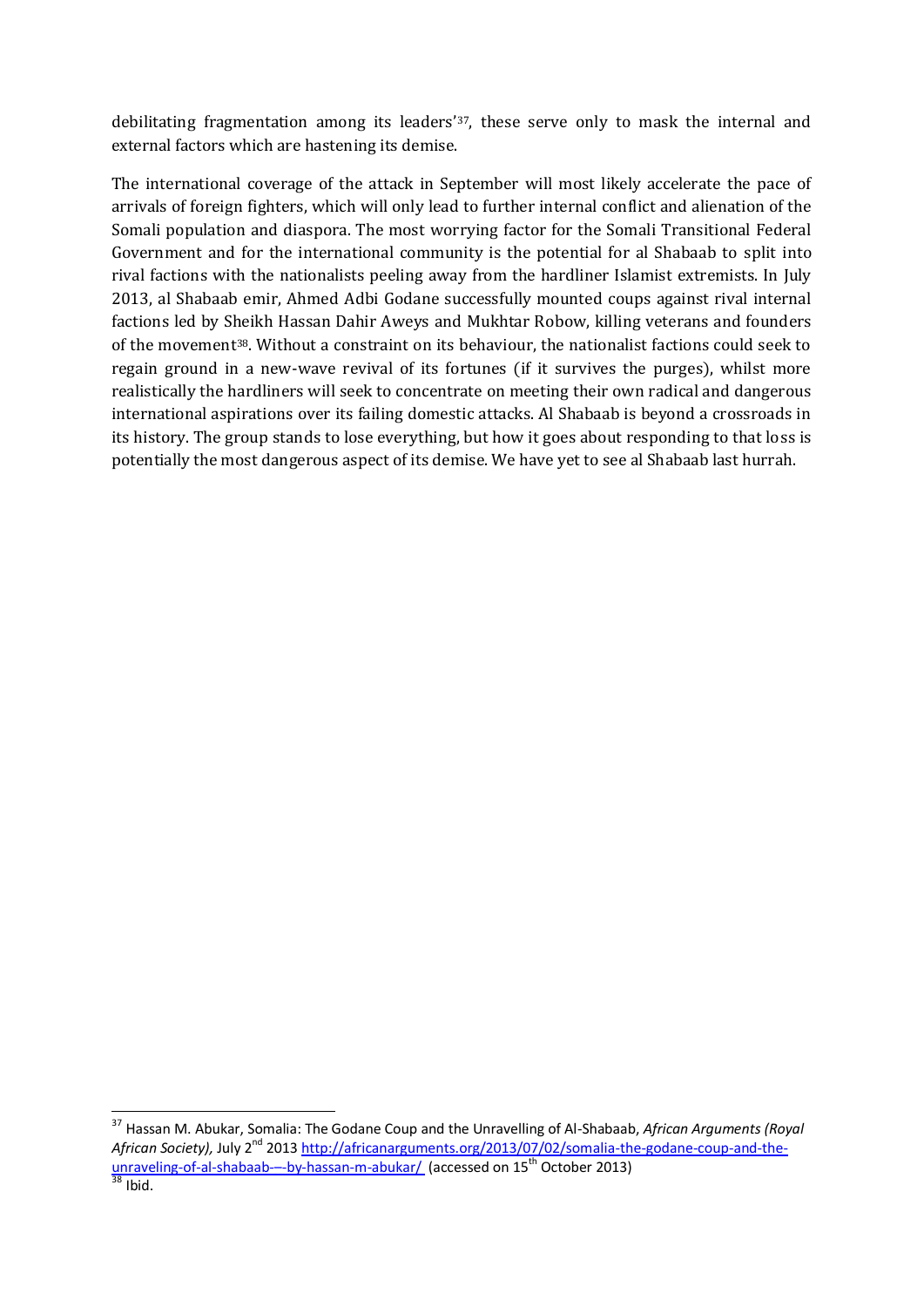## Appendix of foreign military action since 2007 in Somalia:

This appendix is built from collected tweets of @DroneStream – reporting every US drone strike since 2002<sup>39</sup> - cross referenced with at least two major news outlets confirming the initial Somali reported story or an acknowledgement or statement from the US government. Disputed reports have single sources or disputed origins of the striking force and, as such, cannot be attributed to a foreign military intervention. For the sake of space, al Shabaab has been shortened to ALS.

This rigorous confirmation process is to prevent corruption of the timeline from Iranian *Press* TV reports, which has reported on 56 US drone strikes within Somalia, which, according to their sources, have killed 1,370<sup>40</sup>. However, a detailed and thorough evaluation by The Bureau of Investigative Journalism discovered only four attacks could be identified41.

The timeline, produced by the HIC, enlarges on previous work conducted by The Bureau and Global Research. Global Research's own report into US strikes reported that an estimated 3-9 US drone strikes and a further 7-14 covert US operations have occurred in Somalia since 2001 with a total of 54-170 militants killed and 8-60 civilians killed, with a reported 14-44 injured42.

- CONFIRMED October 6<sup>th</sup> 2013 In the wake of the Westgate mall attack in Kenya, a team from the US Navy SEAL Naval Warfare Development Group (DevGru, also known colloquially by its previous moniker SEAL Team Six) swam ashore with a mission to kill or capture Abdulkadir Mohamed Abdulkadir, known as Ikrimah, in a villa in Barawe. A fierce 15-20 minute fire-fight ensued and the SEAL team could not complete their objective. At least one ALS militant was killed, which was confirmed by a group spokesman. The raid was co-ordinated with the Delta Force capture of al Qaeda's Abu Anas al-Libi in Tripoli, Libya. Al Shabaab claimed British SAS and Turkish Special Forces took part in the raid but there is no evidence to back these claims.
- CONFIRMED May 27<sup>th</sup> 2013 Scheobel Camcopter S-100 crashes near the town of Bulo-Marer, near Mogadishu. Believed to have been operated by France. The drone was operating near the location of the January 12th 2013 failed French commando mission to rescue Denis Allex, a French intelligence officer.
- DISPUTED Aug 24<sup>th</sup> 2012 It is possible that international forces launched strikes either by air or naval forces near the town of Qandala, Puntland.
- CONFIRMED May 15<sup>th</sup> 2012 EU Naval Forces (NAVFOR) under Operation Atlanta attacked an alleged pirate base near Haradheere destroying nine speedboats, an arm dump and fuel supplies.

-

<sup>&</sup>lt;sup>39</sup> <https://twitter.com/dronestream> (accessed on October 2nd 2013)

<sup>40</sup> The list of *Press TV*'s claims can be accessed here: 'US covert actions in Somalia Press TV's Somalia claims 2011-12', December 2<sup>nd</sup> 2011

<http://www.thebureauinvestigates.com/blog/2011/12/02/the-press-tv-claims/> (accessed on October 2nd 2013)

<sup>&</sup>lt;sup>41</sup> Slater, E. & Woods, C. 'US covert actions in Somalia: Iranian TV station 'faked' Somali deaths by US drones, December 2<sup>nd</sup> 201[1 http://www.thebureauinvestigates.com/2011/12/02/iranian-tv-station-faked-1370](http://www.thebureauinvestigates.com/2011/12/02/iranian-tv-station-faked-1370-somali-deaths-by-us-drones/) [somali-deaths-by-us-drones/](http://www.thebureauinvestigates.com/2011/12/02/iranian-tv-station-faked-1370-somali-deaths-by-us-drones/) (accessed on October 2<sup>nd</sup> 2013)

 $42$  Jake Serle, 'US Covert Actions and Drone Attacks in Pakistan, Yemen and Somalia: September 2013 Update', *Global Research and The Bureau of Investigative Journalism*, October 1st 2013 [http://www.globalresearch.ca/us-covert-actions-in-pakistan-yemen-and-somalia-september-2013](http://www.globalresearch.ca/us-covert-actions-in-pakistan-yemen-and-somalia-september-2013-update/5352409) [update/5352409](http://www.globalresearch.ca/us-covert-actions-in-pakistan-yemen-and-somalia-september-2013-update/5352409) (accessed on October 2nd 2013)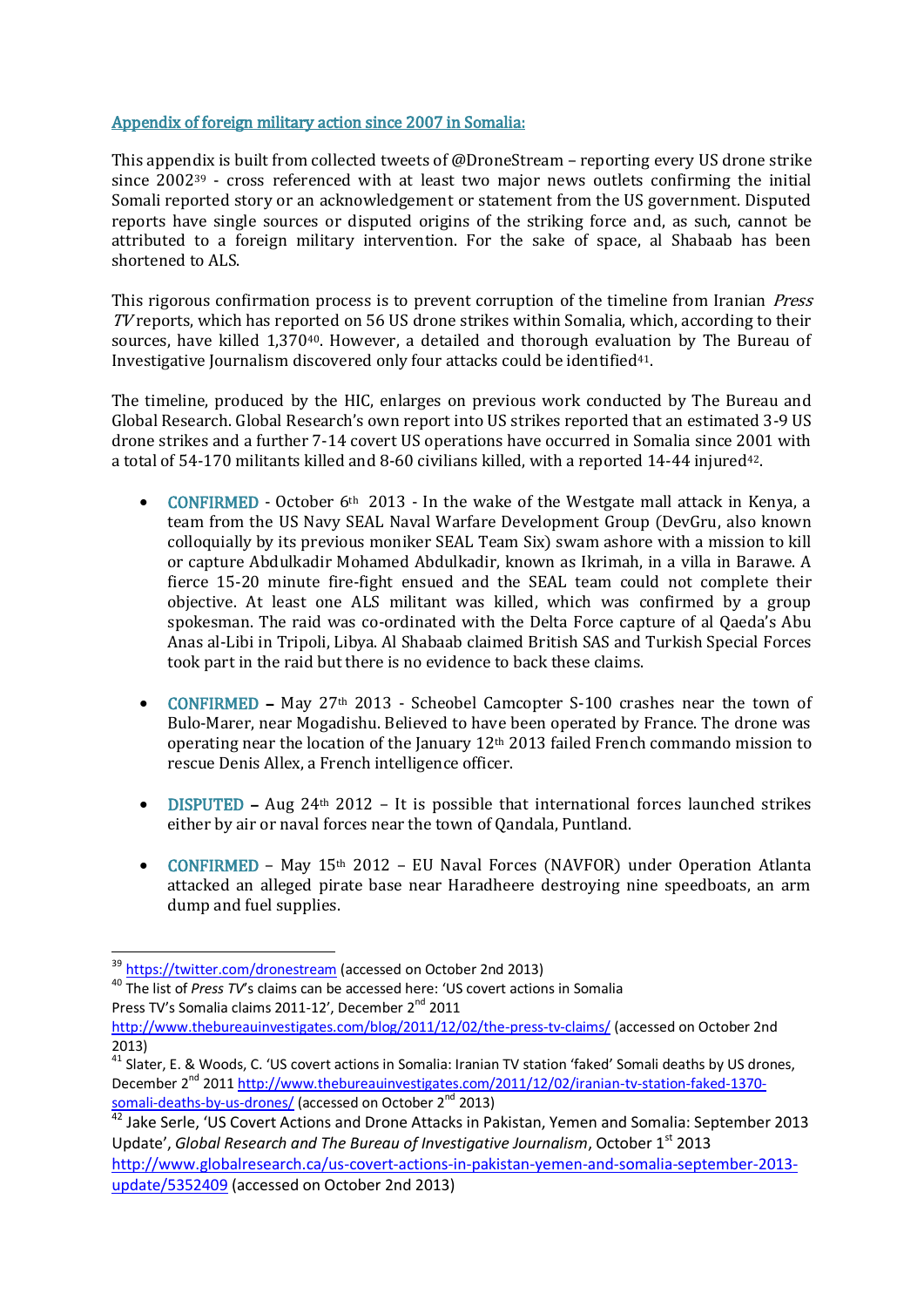- CONFIRMED Feb 24<sup>th</sup> 2012 4 ALS fighters killed (at least one being an international fighter, a white Kenyan killed in the strike was not the target) in an attack in the Lower Shabelle region, Southern Somalia – Confirmed by Somalian and US defence officials
- CONFIRMED Jan 21, 2012 Foreign commander of ALS with links to Al Qaeda, Bilal al-Barjawi (27) killed about 8 miles south of Mogadishu. US drone possibly located him due to receiving a phone call from his wife in London on the birth of his child whilst driving near the town of Elasha Biyaha. He was a veteran fighter having joined ALS after fighting in Afghanistan in 2006, the same year his British citizenship was revoked.
- CONFIRMED Nov 14, 2011 Between 0-2 Islamic insurgency leaders killed by an unknown drone strike in Afgoye during a meeting of ALS commanders. US Pentagon officials denied involvement and instead suggested French origins.
- DISPUTED Oct 23, 2011 Possible Kenyan airstrike but also attributed to France and the US. 0-1 killed in Kismayo
- DISPUTED Oct 22 2011 At least 11 civilians killed and more than 20 others wounded after a US drone strike on Afmadow, Lower Jubba.
- DISPUTED Oct 13 2011 Somali National Forces claim a drone strike from a friendly nation destroyed a large ALS base near Taabta. Unknown casualties.
- DISPUTED Oct 6, 2011 US drone fired two missiles in Dolbiyow village, 35km east of Dhobley district in Somalia's Lower Juba region. Target believed to have been ALS convoy transiting through the village. Locals claim strike killed 4 farmers and 'at least 10 camels'. Local Somalia Transitional Government Forces claim that ALS mortar attacks were responsible for the deaths.
- CONFIRMED Sep 25, 2011 US MQ-1 Predator drones attacked three targets within the port city of Kismayo. Residents reported 'explosions around the city'. Reports that ALS contributed to the crash of a "large drone".
- DISPUTED Sep 15 2011 Residents of Kismayo reported hearing aircraft and sounds of three explosions. There was no further confirmation.
- DISPUTED Jul 6 2011 Unknown number killed when airstrikes hit three ALS militant training camps in Afmadow, Lower Jubba. No evidence to suggest it was a US drone strike.
- CONFIRMED Jun 23, 2011: Somalia's first known lethal drone strike, 0-3 mid-level operatives of ALS were killed and 'others' injured. Pentagon confirmed that the strike was carried out by the Joint Special Operations Command. US helicopters arrived to retrieve some of the dead and injured for verification and intelligence purposes.
- CONFIRMED Sep 14th 2009 US Navy SEAL Special Forces kill Saleh Ali Saleh Nabhan, a senior leader of the group after three years of tracking. Intelligence indicated that he was part of the operation that carried out the 1998 bombings of US Embassies in Kenya and Tanzania. Five other militants were killed while breakfasting.
- CONFMIRED May 1 2008 US naval forces launch at least four Tomahawk cruise missiles as part of strike plan against a meeting of insurgent leaders in Dusa Marreb. At